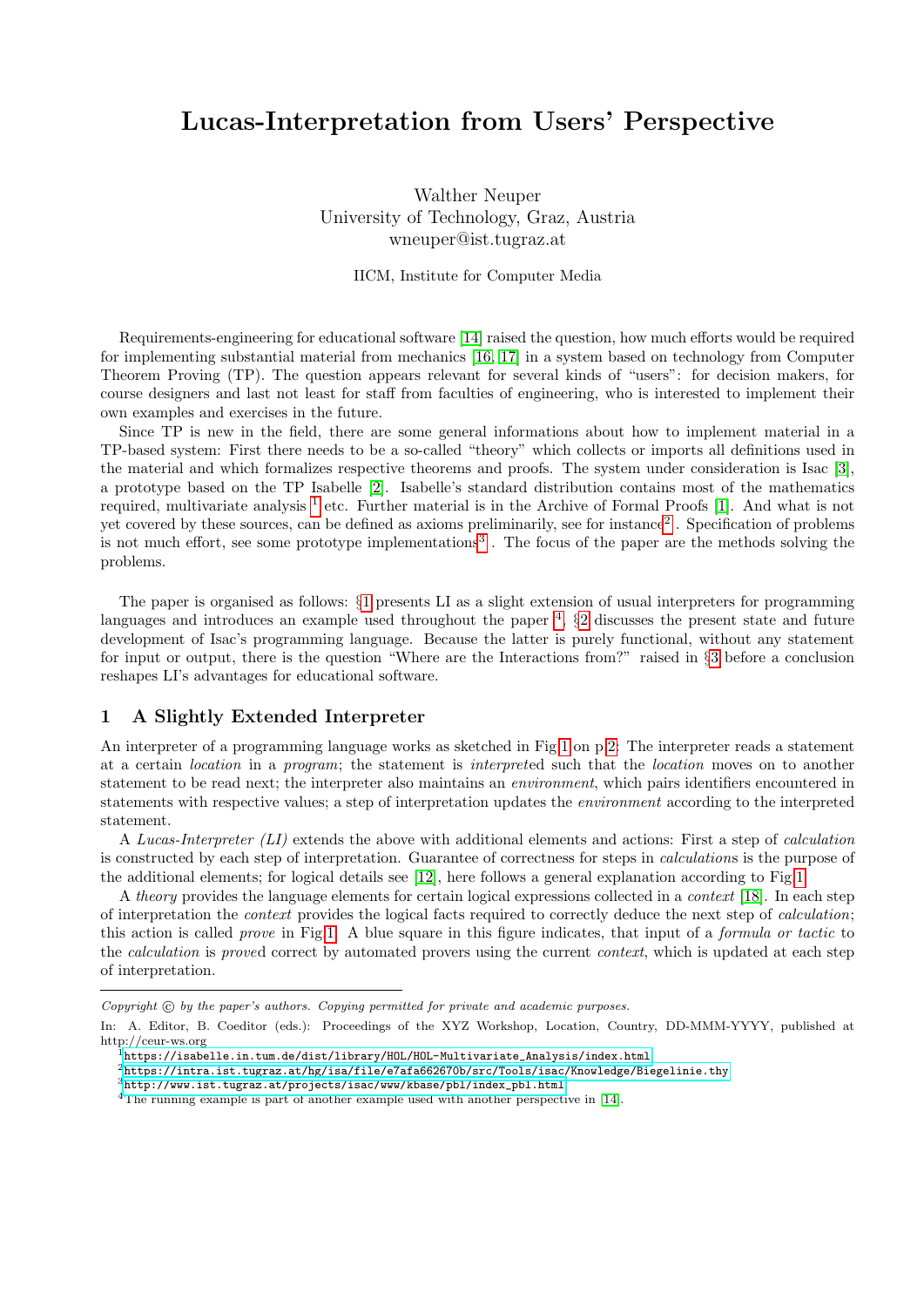

<span id="page-1-1"></span>Figure 1: Survey on Lucas-Interpretation

The scope of environments with respect to programs with nested sub-programs has been clarified in the discipline of compiler-construction. However, the scope of contexts in the presence of theories and "locales" is not yet settled [\[18\]](#page-5-3). Isac uses the following scoping rules: a context is initialised by the pre-conditions at the start of interpretation, it is visible in sub-programs; the context of a sub-program remains local except predicates containing variables declared in the output of the respective sub-program.

The execution of the program's statements is done by rewriting, as usual with functional programs (where one speaks about "evaluation" of "functions" instead of "execution" of "programs" as we do here). In the present state of Isac's prototype there are lots of evaluators: for list-expressions in programs, for normalisation of user input (for checking correctness). for pre-conditions, etc. Compiling these evaluators is an elaborate, expensive and error-prone task. So migration of Isac's programming language to Isabelle's function package [\[5\]](#page-4-4) shall free the programmer from these tasks. As soon as this integration is done, all the functions available for Isabelle/HOL are ready for LI, including those which implement computer algebra (see for instance [\[7,](#page-4-5) [13\]](#page-4-6)).

A program is accompanied by a "guard"; guard and program together are called a "method" in Isac. The guard is not contained in Fig[.1;](#page-1-1) below an example is copied from [\[14\]](#page-5-0) §.1:

1 Guard:

```
11 Given: Masses m = 2 kg, Length l_0 = 0.3 m, Consts \{c_1 = 1.1 \frac{kg}{s^2}, c_2 = 2.2 \frac{kg}{s^2}\}, Damper d = 0.4 \frac{Ns}{m}
```

```
12 Where: 0 < m \wedge l_0 < 0
```
13 Find: Matrixes  $\{M(m), D(d), C(c_1, c_2)\}\$ , DiffEq  $M \cdot \ddot{x} + D \cdot \dot{x} + C \cdot x = F$ 

14 Relate:  $\exists x. \forall t. \ t > 0 \Rightarrow M \cdot \ddot{x} + D \cdot \dot{x} + C \cdot x = F$ 

Given in line 11 lists the concrete input items to the program, Find declares the output item(s). Where is the precondition, which shows, that the Guard is a conjunction of predicates restricting input (and restrictions imposed by physical contants could be added here as well). In Relate the post-condition relates input and output (in the sense of [\[4\]](#page-4-7)); this particular post-condition can be proved by the theory of differential equations, but it is not immediately useful for an engineer, who wants the solution of an equation and not only some promise by ∃.

### <span id="page-1-0"></span>2 The Interpreted Language

Isac's programming language has been implemented [\[9\]](#page-4-8) before the "function package" [\[5\]](#page-4-4) has been introduced to Isabelle. But Isac's language has been designed such, that it anticipated the function package and now the former can be explained in terms of the latter.

Functions in Isabelle/HOL must be total in order to keep the logic consistent. Isac's programs are not total in general, their input is restricted by pre-conditions as shown in §[1.](#page-0-3) Thus Isac's programs are declared as partial function in Isabelle.

A major difference between Isabelle and Isac concerns the purpose of functions: while the former is built for proving properties of functions, for evaluating them and probably generating efficient code from them, the latter is built for stepwise construction of calculations solving problems in (applied) mathematics. Construction of calculations comprises interactively specifying and solving the respective problem. Below the guard from §[1](#page-0-3) above is re-used by the Specification (thus not shown again and folded in) for a Problem with a Solution as follows: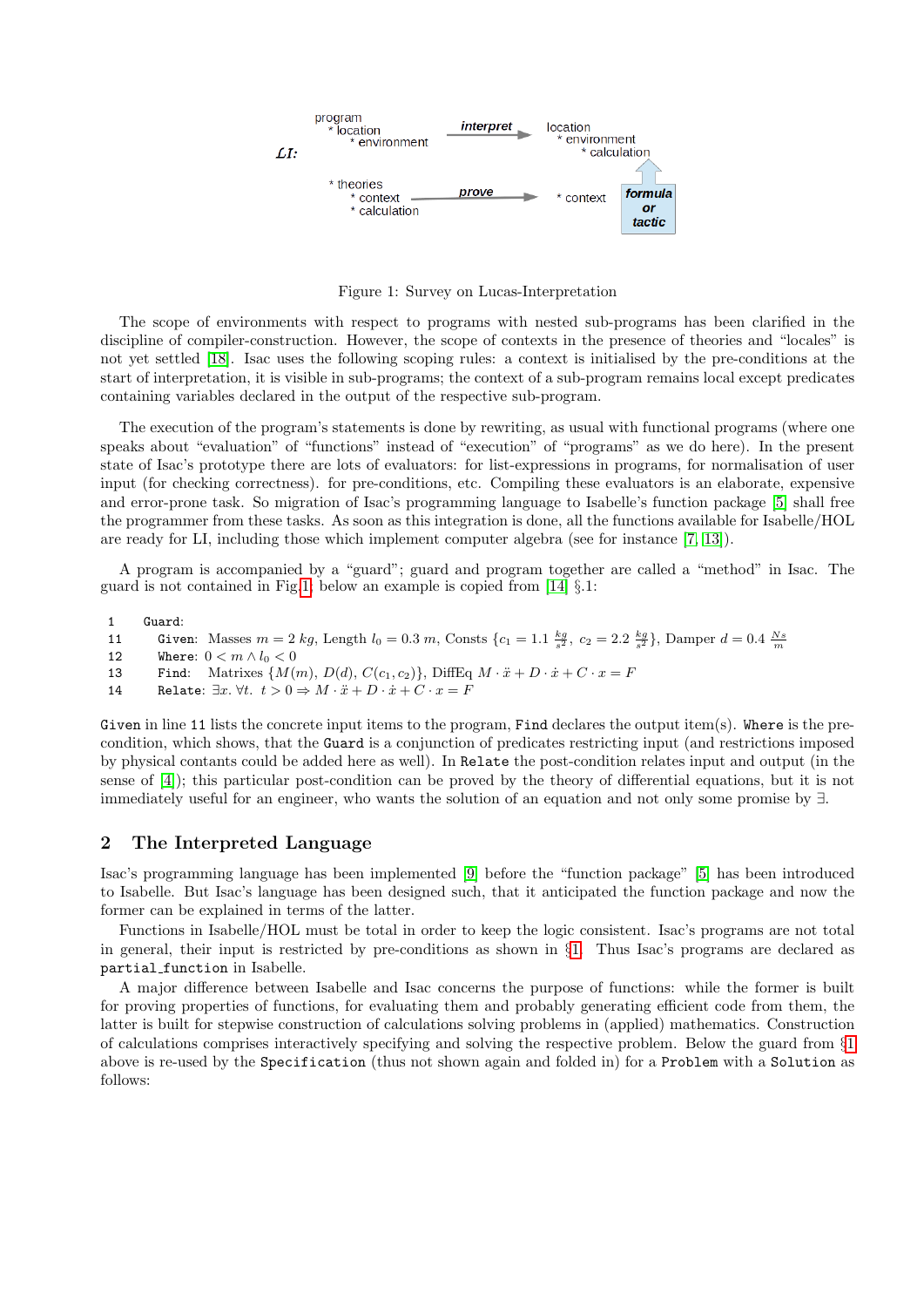21 Problem [determine, 2-mass-oscillator, DiffEq]: 211 Specification: 212 Solution: 2121 forces of springs 2122  $[F_{c1} = c_1x_1, F_{c2} = c_2(x_2 - x_1), F_{c3} = c_1x_2]$ 2123 forces of dampers 2124  $[F_{d1} = d\dot{x}_1, F_{d2} = d\dot{x}_2]$ 2125 mass times acceleration equals sum of all forces 2126  $[m\ddot{x}_1 = -F_{c1} + F_{c2} - F_{d1} - F_1, m\ddot{x}_2 = -F_{c2} - F_{c3} - F_{d2} + F_2]$ 2127 Substitute  $[F_{c1}, F_{c2}, F_{c3}, F_{d1}, F_{d2}]$ 2128  $[m\ddot{x}_1 = -c_1x_1 + c_2(c_2 - x_1) - d\dot{x}_1 - F_1, m\ddot{x}_2 = -c_2(c_2 - x_1) - c_1x_2 - d\dot{x}_2 + F_2]$ 2129 Rewrite Set normalise 212a  $[m\ddot{x}_1 + d\dot{x}_1 + c_1x_1 - c_2(x_2 - x_1) = F_1, m\ddot{x}_2 + d\dot{x}_2 + c_2(x_2 - x_1) + c_1x_1 = F_2]$ 212b switch to vector representation 212c  $\begin{pmatrix} m & 0 \\ 0 & m \end{pmatrix}$ 0 m  $\setminus (\ddot{x}_1)$  $\ddot{x}_2$  $\bigg) + \bigg(\begin{matrix} d & 0 \\ 0 & d \end{matrix}\bigg)$  $0 \quad d$  $\setminus$   $\bigl(x_1$  $\dot{x}_2$  $+$  $\binom{c_1 + c_2}{c_1 + c_2}$  $-c_2$   $c_1 + c_2$  $\bigwedge$   $(x_1$  $\overline{x_2}$  $=\left(\begin{array}{c} 0 \\ 0 \end{array}\right)$  $F_1$  $+\left(\begin{matrix} 0 \\ E \end{matrix}\right)$  $F<sub>2</sub>$  $\setminus$ 22  $\begin{pmatrix} m & 0 \\ 0 & m \end{pmatrix}$ 0 m  $\bigg\}\ddot{x}+\left(\begin{matrix}d&0\0&1\end{matrix}\right)$  $0 \quad d$  $\int x + \begin{pmatrix} c_1 + c_2 & -c_2 \end{pmatrix}$  $-c_2$   $c_1 + c_2$  $x = \begin{pmatrix} 0 \\ 0 \end{pmatrix}$  $F_1$  $+\Big(\frac{0}{E}\Big)$  $F<sub>2</sub>$  $\setminus$ 

The above Solution is considered as close to a calculation written by hand on a blackboard as possible; on the left margin there are the formulas of the calculation (indented according to the calculation's structure), on the right margin there are the tactics and hints; the rest should be self-explanatory. The Solution is the result of Lucas-Interpretation of this program:

```
. partial function diffeq 2-mass oscil (m, l.0, [c_1, c_2], d, springs, dampers, sums) =
1 let
11 begin parallel
1101 springs = Take springs "forces of springs"111 parallel
1111 dampers = Take dampers "forces of dampers"
112 parallel
1121 sums = Take sums "mass times acceleration equals sum of all forces"
12 end parallel
13 \textit{diffeq} = \text{Take sums} "
14 diffeq = Substitute [ springs, dampers ]
15 diffeq = Rewrite Set normalise
16 diffeq = Rewrite Set vectorify "switch to vector representation"
2 in
21 \qquad diffeq
```
The partial function  $\text{diffeq-2-mass-oscil}$  gets the arguments  $(m, l.0, [c.1, c.2], d, springs, dampers, sums)$ from the preceeding specification phase. The first lines 2122..2126 of the calculation could have been constructed in arbitrary order; this is reflected by the lines 11..12 in the above function: the statement parallel models parallel execution, while the remaining statements 13..17 represent a sequence.

Above there are specific statements, called "tactics" in weak analogy to TP: Take, Substitute and Rewrite Set as examples for some dozen others. Tactics are handled by LI like "break points" by debuggers: interpretation halts at the tactics and passes control to the dialog component, which decides how to pass control back to LI, see the next section.

#### <span id="page-2-0"></span>3 Where are the Interactions from?

As shown in §[2](#page-1-0) by example, a program in Isac is purely functional as is an Isabelle function, without side-effects and without input or output. However, LI creates side-effects in a specific way and cooperates with a dialogue component. The architectural design is shown in Fig[.2.](#page-3-0) The WorksheetDialog implements the observer pattern [\[6\]](#page-4-9) and listens to two active components: the Worksheet as interface to the user on the one side and to the MathEngine as interface to LI on the other side; the latter is active in the sense, that response may be delayed due to heavy prover activity:

Here come some details, how automated dialog generation works, by use of the running example: LI starts after successful completion of interactive specification, reads line 11 in the function on p[.2](#page-1-0) and halts at the tactic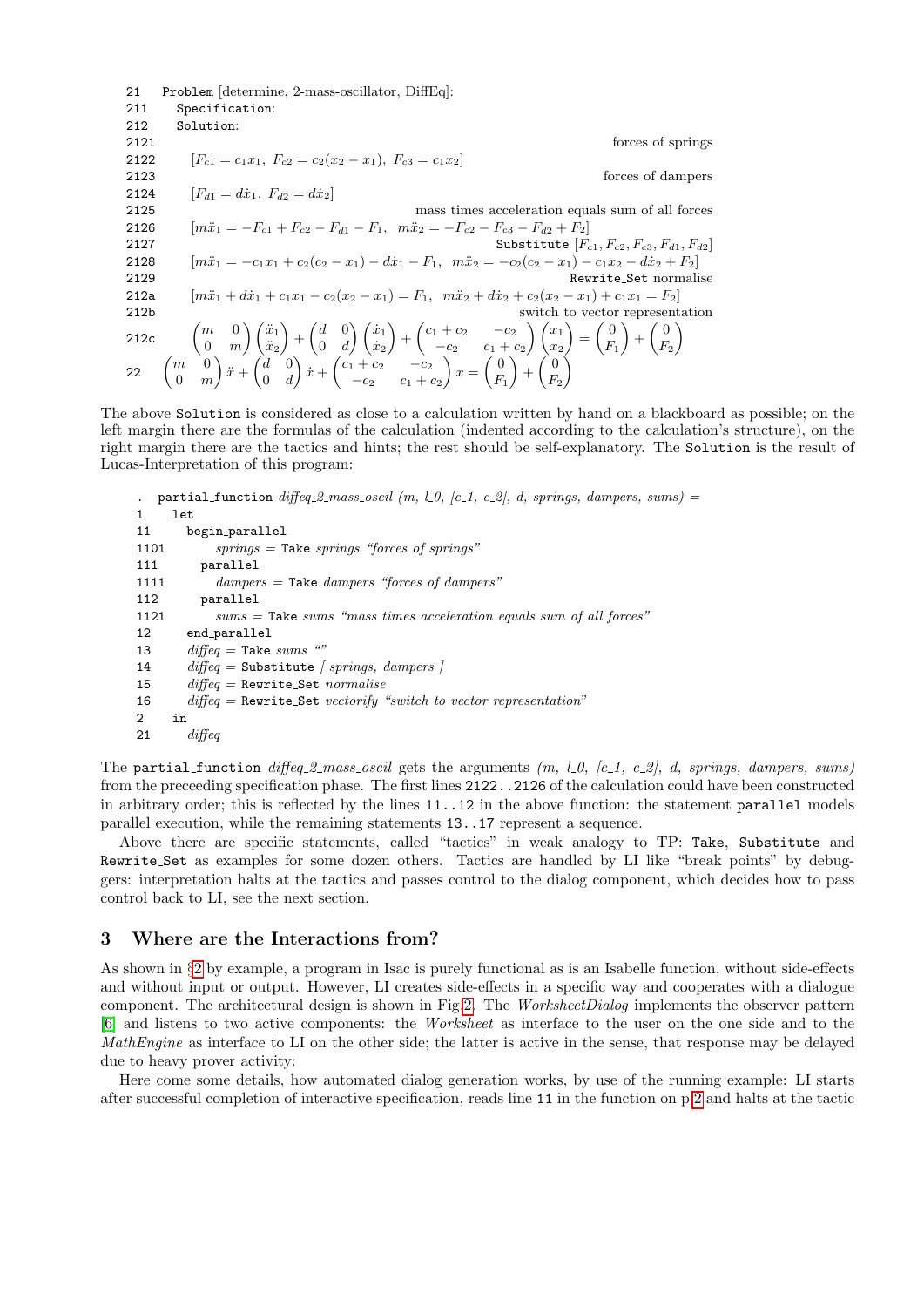

<span id="page-3-0"></span>Figure 2: Isac's dialog component

Take. By delivering a *CalcEvent* the *MathEngine* passes control to the *WorksheeDialog*. Now the dialogue is free to choose various kinds of interaction from the DialogRules according to the UserModel: the user can be a novice and might prefer to watch passively, or the dialog-mode is set to "exam" and forces the student to be active, etc. So, the dialog might . . .

- allow the student to request the next formula (passive watching)
- suggest the kind of next step by "forces of springs"
- provide a partial next formula like  $[F_{c1} = \ldots, F_{c2} = \ldots, F_{c3} = \ldots]$  to be completed as shown by [\[14\]](#page-5-0). Fig. 2.
- suggest further parts of the formula (some more activity)
- enforce input of the formula (maximal activity on the student's side): each of the lines 2122, 2124 or 2126 could be input due to the parallel statement. And the input formula can have arbitrary format as long as it is algebraically equivalent, due to simplification to a normal form in the MathEngine.
- allow to review the method helping in construction of the calculation (if not in "exam" mode)
- allow to investigate Isac's mathematics knowledge base, look at other examples and continue with the calculation eventually.
- etc.

Depending on the decision of the WorksheetDialg after some UserActions and DialogActions the respective CalcRequest is sent to the MathEngine. The latter responds with a CalcEvent, which notifies the Worksheet (by the way controlled by the WorksheetDialog) that a new CalcElement waits to be fetched from the MathEngine via a CalcIterator, which has read-access to the whole calculation under construction by LI.

The kind of interaction described above can be considered a dialog between partners on an equal base: both, the student and the system, are able to do steps of calculation more or less actively. The architecture reflects this balance, where LI is the source of power on the system side during interactive calculation.

In the present state of development the *DailogRules* are implemented only to an extent which allows demonstration of LI by Isac's prototype. A general machinery [\[8\]](#page-4-10) is ready to cope with the complexity of interaction expected in the future. Respective "dialog authoring" will be an efficient investment: interactions in doing mathematics are considered independent from various areas of mathematics; also differences in behaviour of novices versus experts are considered the same in all areas.

The present state of development, the UserModel is still a stub. The stub is designed such, that each student is assigned an indiviual data set, which can be preset as well as updated during a session: error rates on specific knowledge items (rule, problem, method, example), preferences in interaction and current dialog mode. Three modes are envisaged at least: investigation, exercise, examination (the modes are subsets of  $DailyRules$ ).

Relevant in the context of questions about efforts for implementation of interactive TP-based course material is: the implementation of functions is not concerned with interaction at all, a "mathematics author" can focus mathematics and nothing else.

## 4 Conclusion

In spite of higher complexity of TP-based systems with Lucas-Interpretation as compared with a Computer Algebra System, the implementation of course material does not require more efforts in principle, as soon as Isac's programming languages has migrated to Isabelle's function package. Purely functional programs are specifically interpreted by so-called Lucas-Interpretation (LI), which generates steps of calculation and respective dialogue guidance as side-effects of steps in interpretation.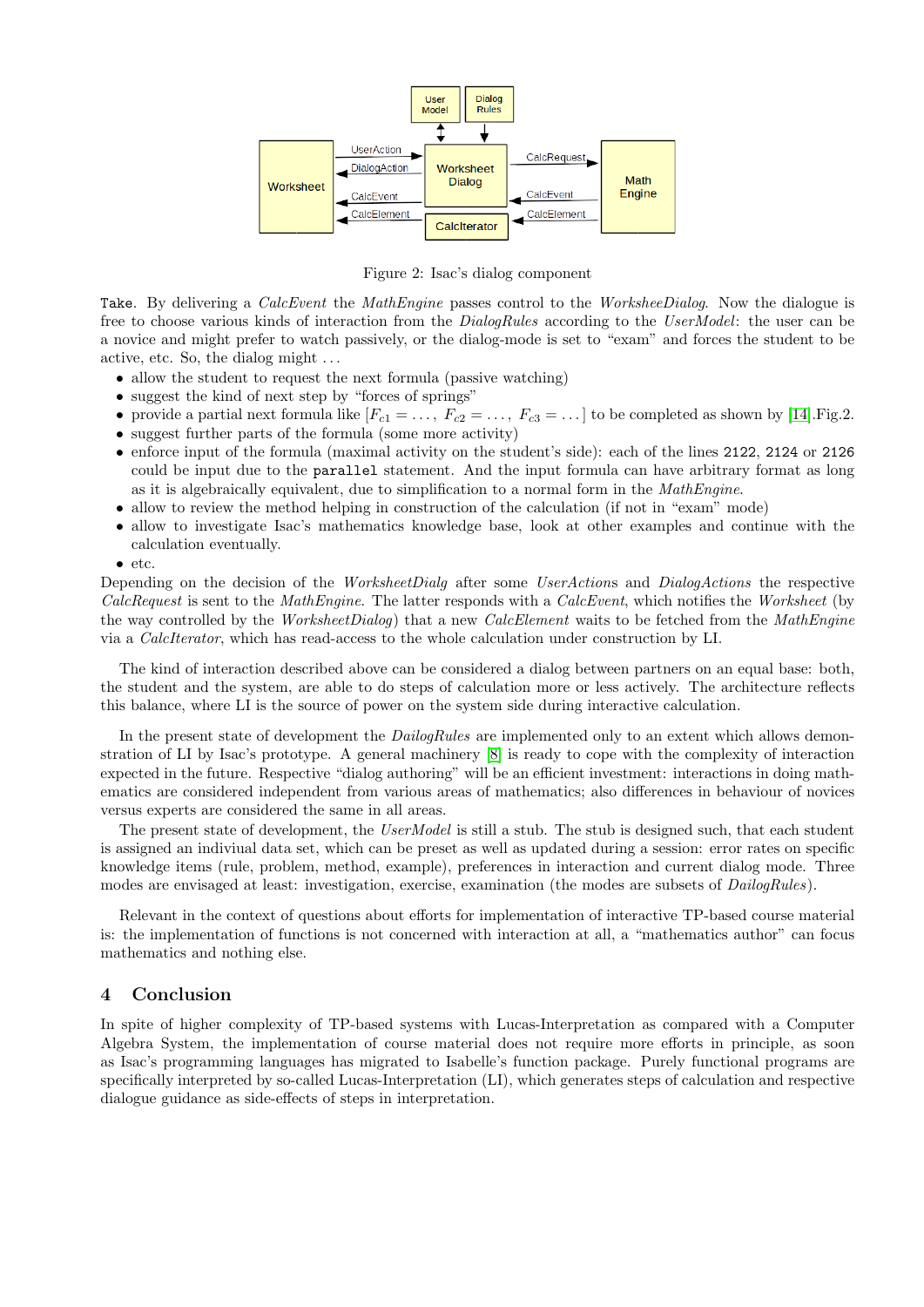Lucas-Interpretation maintains a context, which provide the most powerful technology available with logical facts for checking correctness of user-input. Thus there is maximal freedom for input – for algorithmic sequences as well as for formula representation: equivalence modulo a theory is checked with maximal reliability. The ability to propose a next step in calculations is the novel feature contributed by Lucas-Interpretation.

No additional efforts are required when programming methods to solve engineering problems: checking steps and proposing steps is done by Lucas-Interpretation automatically and in cooperation with a dialogue module user-guidance is generated automatically.

Finally, after fifteen years of conceptual work and of prototyping, a successful proof of concept [\[10,](#page-4-11) [11,](#page-4-12) [15\]](#page-5-4) some time ago and after the recent requirements engineering, Isac appears ready to start development for a professional release usable at universities of applied sciences.

#### References

- <span id="page-4-2"></span>[1] Archive of Formal Proofs. <http://afp.sourceforge.net>.
- <span id="page-4-1"></span>[2] Generic proof assistant "Isabelle". <http://isabelle.in.tum.de/>.
- <span id="page-4-0"></span>[3] Isac-project. <http://www.ist.tugraz.at/isac/History>.
- <span id="page-4-7"></span>[4] Dines Bjørner (2006): Software Engineering. Texts in Theoretical Computer Science 1,2,3, Springer, Berlin, Heidelberg.
- <span id="page-4-4"></span>[5] Lukas Bulwahn, Alexander Krauss, Florian Haftmann, Levent Erkk & John Matthews (2008): Imperative Functional Programming with Isabelle/HOL. In Otmane Mohamed, Csar Muoz & Sofine Tahar, editors: Theorem Proving in Higher Order Logics, Lecture Notes in Computer Science 5170, Springer Berlin / Heidelberg, pp. 134–149, doi[:10.1007/978-3-540-71067-7](http://dx.doi.org/10.1007/978-3-540-71067-7_14) 14. Available at [http://dx.doi.org/10.1007/](http://dx.doi.org/10.1007/978-3-540-71067-7_14) [978-3-540-71067-7\\_14](http://dx.doi.org/10.1007/978-3-540-71067-7_14).
- <span id="page-4-9"></span>[6] Ralph Johnson Erich Gamma, Richard Helm & John M.Vlissides (1994): Design Patterns: Elements of Reusable Object-Oriented Software. Addison-Wesley.
- <span id="page-4-5"></span>[7] Florian Haftmann, Andreas Lochbihler & Wolfgang Schreiner (2014): Towards abstract and executable multivariate polynomials in Isabelle. Isabelle Workshop 2014, [http://www.infsec.ethz.ch/people/andreloc/](http://www.infsec.ethz.ch/people/andreloc/publications/haftmann14iw.pdf) [publications/haftmann14iw.pdf](http://www.infsec.ethz.ch/people/andreloc/publications/haftmann14iw.pdf).
- <span id="page-4-10"></span>[8] Markus Kienleitner (2012): Towards "NextStep Userguidance" in a Mechanized Math Assistant. Master's thesis, IICM, Graz University of Technology. Bakkalaureate Thesis.
- <span id="page-4-8"></span>[9] Walther Neuper (2001): Reactive User-Guidance by an Autonomous Engine Doing High-School Math. Ph.D. thesis, IICM - Inst. f. Softwaretechnology, Technical University, A-8010 Graz. http://www.ist.tugraz.at/projects/isac/publ/wn-diss.ps.gz.
- <span id="page-4-11"></span>[10] Walther Neuper (2006): Angewandte Mathematik und Fachtheorie. Technical Report 357, IMST – Innovationen Machen Schulen Top!, University of Klagenfurt, Institute of Instructional and School Development (IUS), 9010 Klagenfurt, Sterneckstrasse 15. [http://imst.uni-klu.ac.at/imst-wiki/index.php/Angewandte\\_Mathematik\\_und\\_Fachtheorie](http://imst.uni-klu.ac.at/imst-wiki/index.php/Angewandte_Mathematik_und_Fachtheorie).
- <span id="page-4-12"></span>[11] Walther Neuper (2007): Angewandte Mathematik und Fachtheorie. Technical Report 683, IMST – Innovationen Machen Schulen Top!, University of Klagenfurt, Institute of Instructional and School Development (IUS), 9010 Klagenfurt, Sterneckstrasse 15. [http://imst.uni-klu.ac.at/imst-wiki/index.php/Angewandte\\_Mathematik\\_und\\_Fachtheorie\\_2006/2007](http://imst.uni-klu.ac.at/imst-wiki/index.php/Angewandte_Mathematik_und_Fachtheorie_2006/2007).
- <span id="page-4-3"></span>[12] Walther Neuper (2012): Automated Generation of User Guidance by Combining Computation and Deduc-tion. pp. 82-101, doi[:10.4204/EPTCS.79.5.](http://dx.doi.org/10.4204/EPTCS.79.5) <http://eptcs.web.cse.unsw.edu.au/paper.cgi?THedu11.5>.
- <span id="page-4-6"></span>[13] Walther Neuper (2014): GCD — A Case Study on Lucas-Interpretation. In: Joint Proceedings of the MathUI, OpenMath and ThEdu Workshops and Work in Progress track at CICM, Coimbra, Portugal. <http://ceur-ws.org/Vol-1186/paper-17.pdf>.